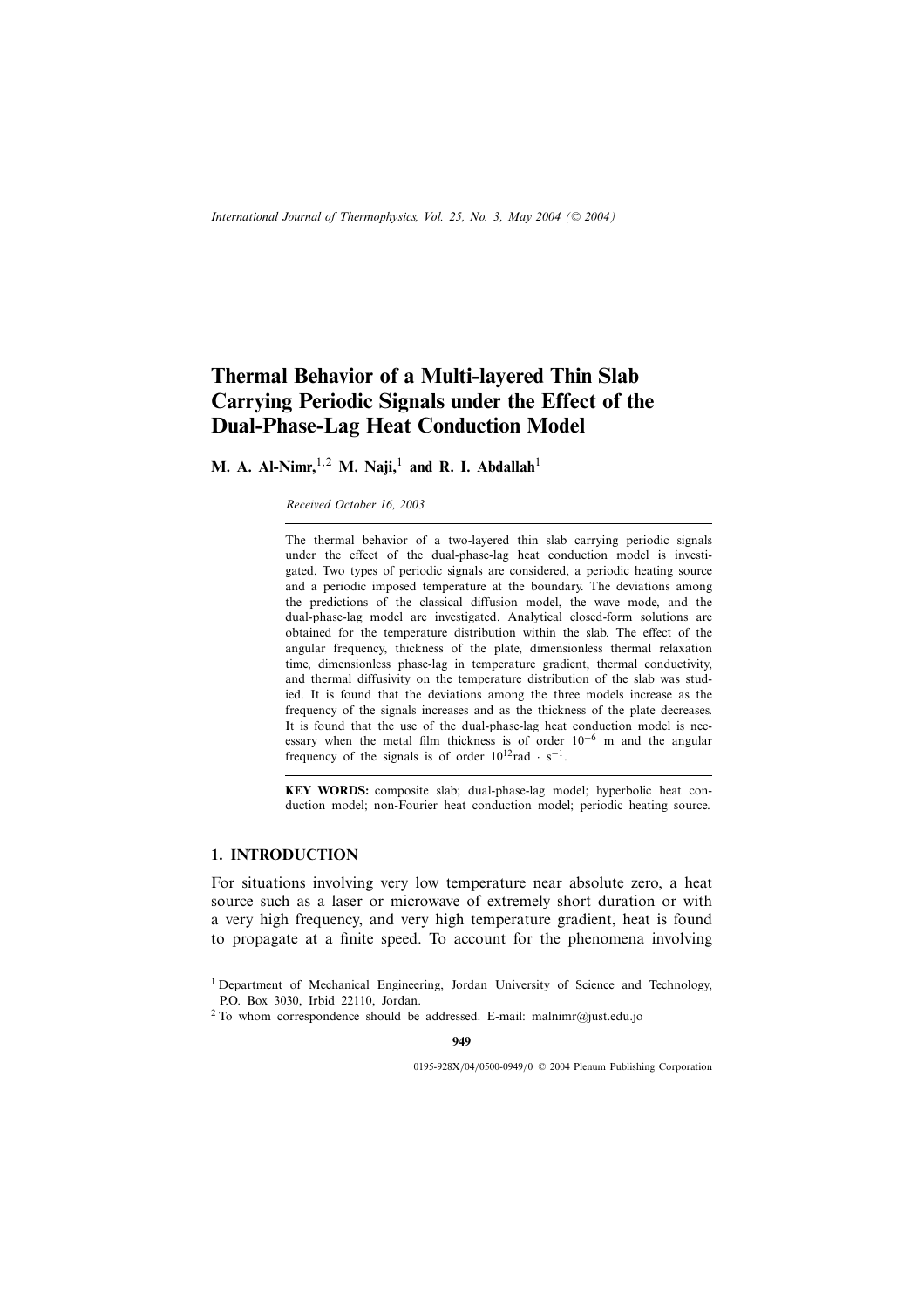the finite propagation speed of the thermal wave, the classical Fourier heat flux model should be modified. Cattaneo [1] and Vernotte [2] suggested independently a modified heat flux model in the form of

$$
\mathbf{q}(t+\bar{\tau}, \mathbf{r}) = -k \nabla T(t, \mathbf{r})\tag{1}
$$

The constitutive law of Eq. (1) assumes that the heat vector (the effect) and the temperature gradient (the cause) across a material volume occur at different instants of time, and the time delay between the heat flux and the temperature gradient is the relaxation time  $\bar{\tau}$ . The first-order expansion of  $q$  in Eq. (1) with respect to  $t$  bridges all the physical quantities at the same time. It results in the expansion,

$$
\mathbf{q}(t,\mathbf{r}) + \bar{\tau}\frac{\partial \mathbf{q}}{\partial t}(t,\mathbf{r}) = -k\nabla T(t,\mathbf{r})
$$
 (2)

In Eq. (2) it is assumed that  $\bar{\tau}$  is small enough so that the first-order Taylor expansion of  $q(t + \overline{\tau}, r)$  is an accurate representation for the conduction heat flux vector. The equation of energy conservation for such a problem is given as

$$
\rho c \frac{\partial T}{\partial t} = -\nabla \cdot \mathbf{q} + g \tag{3}
$$

Elimination of  $q$  between Eqs. (2) and (3) leads to the classical hyperbolic heat conduction equation,

$$
\frac{1}{\alpha} \frac{\partial T}{\partial t} + \frac{\bar{\tau}}{\alpha} \frac{\partial^2 T}{\partial t^2} = -\nabla^2 T + \frac{g}{k} + \frac{\bar{\tau}}{k} \frac{\partial g}{\partial t}
$$
(4)

To remove the temperature gradient driving force (lead) assumption made in the thermal wave model, as proposed in Eq. (1), the-dual phase-lag model is proposed [3–5]. The dual-phase-lag model allows either the temperature gradient (cause) to drive the heat flux vector (effect) or the heat flux vector (cause) to drive the temperature gradient (effect) in the transient process. Mathematically, this can be represented by [3–5]

$$
q(t + \bar{\tau}_q, r) = -k\nabla T(t + \bar{\tau}_t, r)
$$
\n<sup>(5)</sup>

For the case of  $\overline{\tau}_T > \overline{\tau}_q$ , the temperature gradient established across a material volume is a result of the heat flow, implying that the heat flux vector is the cause and the temperature gradient is the effect. For  $\overline{\tau}_T$  <  $\overline{\tau}_q$ , on the other hand, heat flow is induced by the temperature gradient established at an earlier time, implying that the temperature gradient is the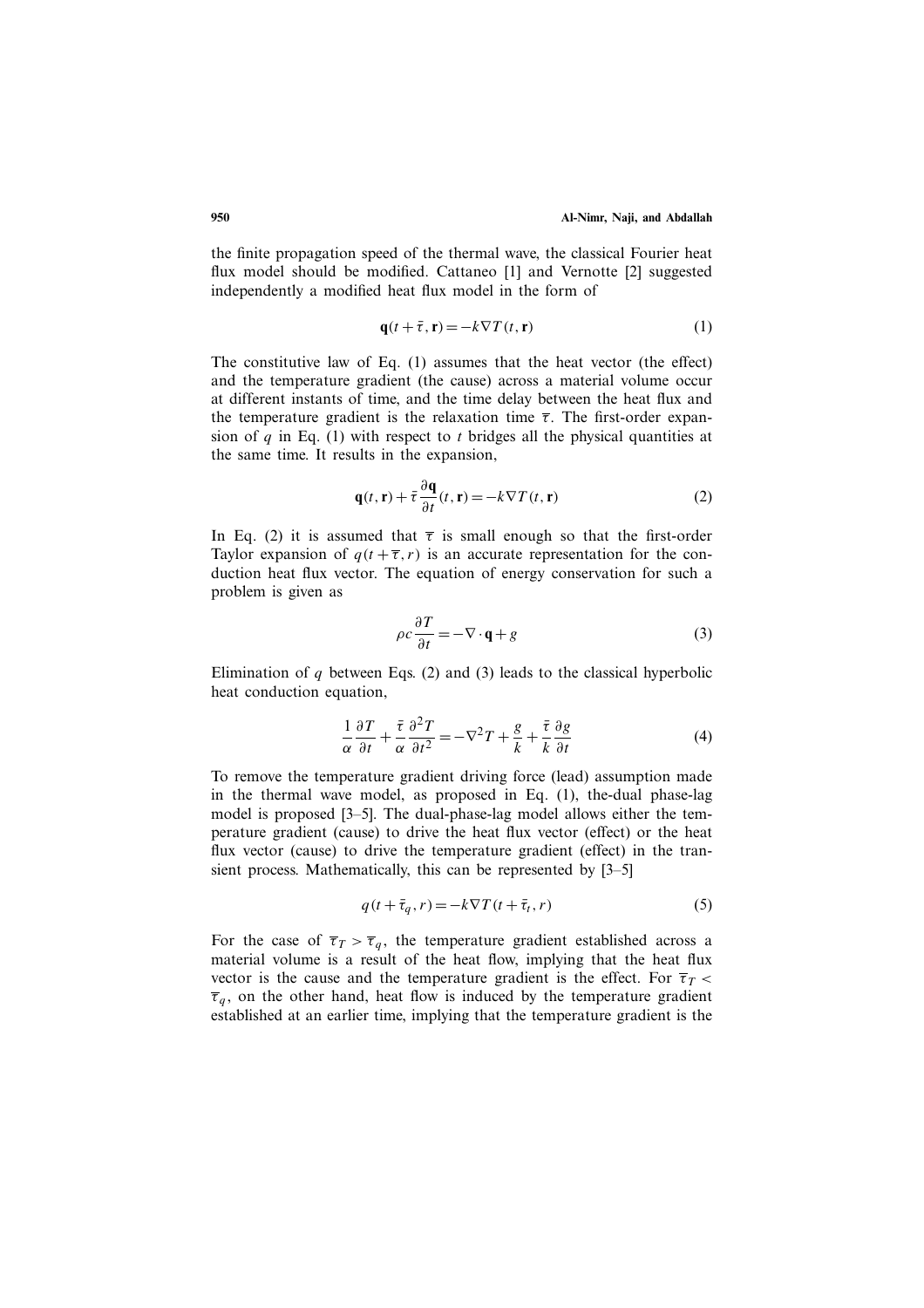cause, while the heat flux vector is the effect. The first-order approximation of Eq. (5) yields

$$
q(t,r) + \bar{\tau}_q \frac{\partial q}{\partial t}(t,r) = -k \left[ \Delta T(t,r) + \bar{\tau}_t \frac{\partial}{\partial t} \left[ \Delta T(t,r) \right] \right]
$$
(6)

Elimination of  $q$  between Eqs. (3) and (6) leads to the heat conduction equation under the dual-phase-lag effect:

$$
\frac{1}{\alpha} \frac{\partial T}{\partial t}(t, r) + \frac{\bar{\tau}_q}{\alpha} \frac{\partial^2 T}{\partial t^2}(t, r) = \nabla^2 T(t, r) + \bar{\tau}_T \frac{\partial}{\partial t} \left[ \nabla^2 T(t, r) \right] + \frac{1}{k} \left[ g + \bar{\tau}_q \frac{\partial g}{\partial t}(t, r) \right]
$$
\n(7)

In the absence of the temperature gradient phase-lag ( $\overline{\tau}_T = 0$ ), Eq. (7) reduces to the classical hyperbolic heat conduction as described by Eq. (4), also, in the absence of two phase-lags ( $\overline{\tau}_T = \overline{\tau}_q = 0$ ), Eq. (7) reduces to the classical diffusion equation employing Fourier's law.

Deviations between the predictions of the classical Fourier model and the dual-phase-lag model appear in applications involving a very fast heating rate and very thin layers; also, the deviation becomes significant in situations involving high frequency imposed thermal pulses.

Examples of a heating source having high frequencies are the laser and microwave heating sources. As an example, laser heating has become an active research area beginning with the employment of short pulse lasers in the fabrication of microstructures, laser patterning, laser processing of diamond films from carbon ion, implanted copper substrates, and laser surface heating.

On the other hand, multi-layer metal thin films are widely used in engineering applications since a single metal layer often cannot satisfy all mechanical, thermal, and electrical requirements. A better understanding of energy transfer in such multi-layer systems is critical in many applications. For example, high-power infrared-laser systems often use goldcoated metal mirrors because of their extremely high reflectivity, typically over 97%. Even with such high reflectivity, a small but significant portion of laser energy is still absorbed in the coating, which can cause excessive heating and thermal damage to the mirrors [6].

In the literature, numerous studies have been carried out to investigate the deviations between the predictions of the classical Fourier model and the dual-phase-lag model for different situations and under different operating conditions [7–17]. To the authors' best knowledge, the thermal behavior of a multi-layered thin slab carrying high-frequency periodic thermal signals under the effect of the dual-phase-lag heat conduction model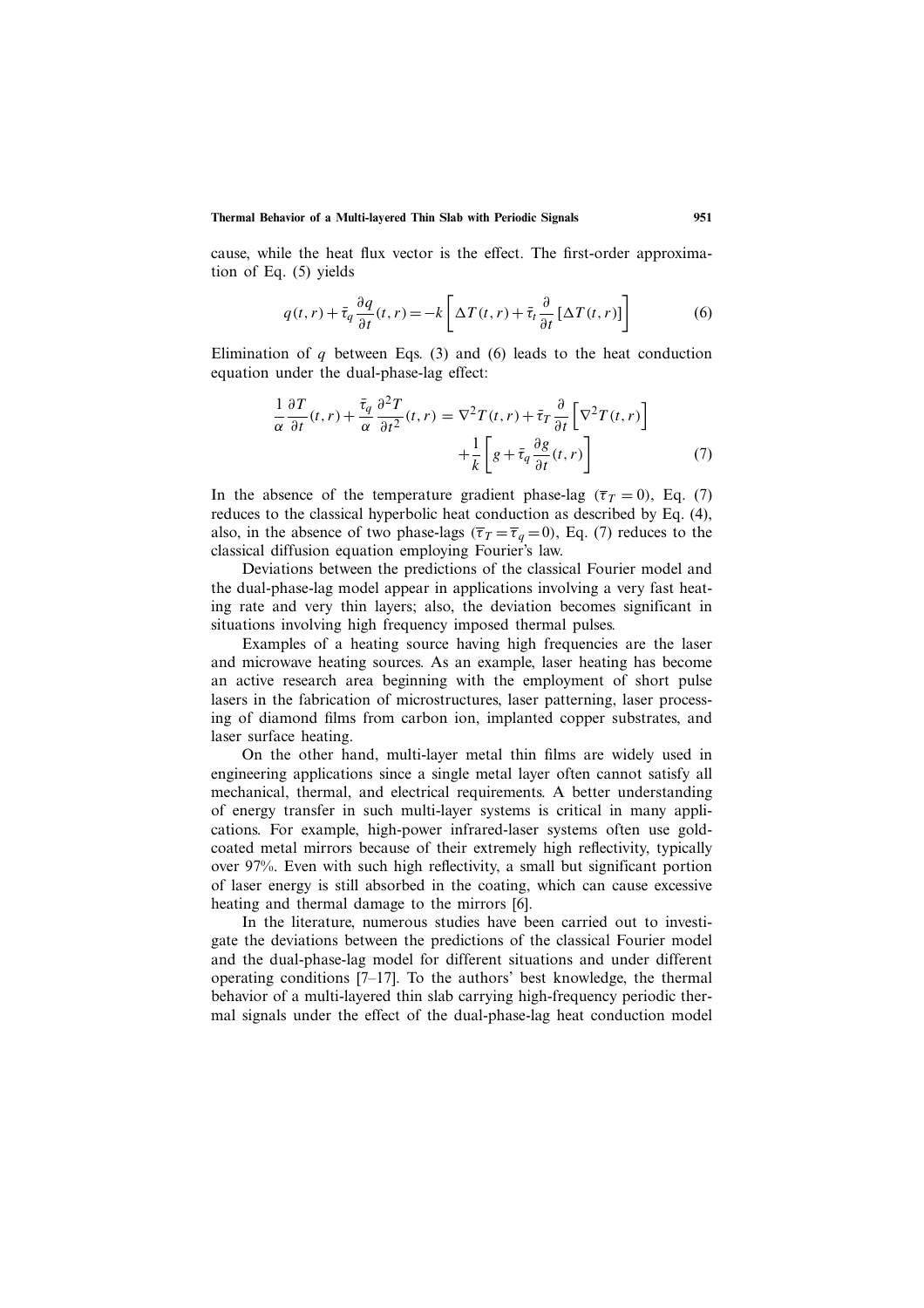has not yet been investigated. The deviations between the predictions of the dual-phase-lag model and the classical Fourier law will be studied under different operating conditions and for two cases. Also, the effect of different thermal properties on the thermal behavior of the slab will be investigated. In the first case, the thermal harmonic behavior is a result of a fluctuating heating source; and in the second case, the thermal harmonic behavior is a result of a fluctuating imposed temperature at the boundary.

### **2. MATHEMATICAL FORMULATION**

# **2.1. Case 1: Periodic Heating Source**

Referring to Fig. 1, the following equations are applied for the two layers. It is assumed that there is a periodic heating source in the first layer and there is no volumetric heating source in the second layer. The subscripts 1 and 2 refer to the first and second layers, respectively.

$$
\frac{1}{\alpha_1} \frac{\partial T_1}{\partial t}(t, r) + \frac{\bar{\tau}_{q1}}{\alpha_1} \frac{\partial^2 T_1}{\partial t^2}(t, r) = \nabla^2 T_1(t, r) + \bar{\tau}_{T1} \frac{\partial}{\partial t} \left[ \nabla^2 T_1(t, r) \right] + \frac{1}{k_1} \left[ g_1 + \bar{\tau}_{q1} \frac{\partial g_1}{\partial t}(t, r) \right]
$$
\n(8)

$$
\frac{1}{\alpha_2} \frac{\partial T_2}{\partial t}(t, r) + \frac{\bar{\tau}_{q2}}{\alpha_2} \frac{\partial^2 T_2}{\partial t^2}(t, r) = \nabla^2 T_2(t, r) + \bar{\tau}_{T2} \frac{\partial}{\partial t} \left[ \nabla^2 T_2(t, r) \right] \tag{9}
$$

where

$$
g_1 = g_0 \sin(\overline{w}t) \tag{10}
$$



**Fig. 1.** Schematic diagram showing the problem geometry.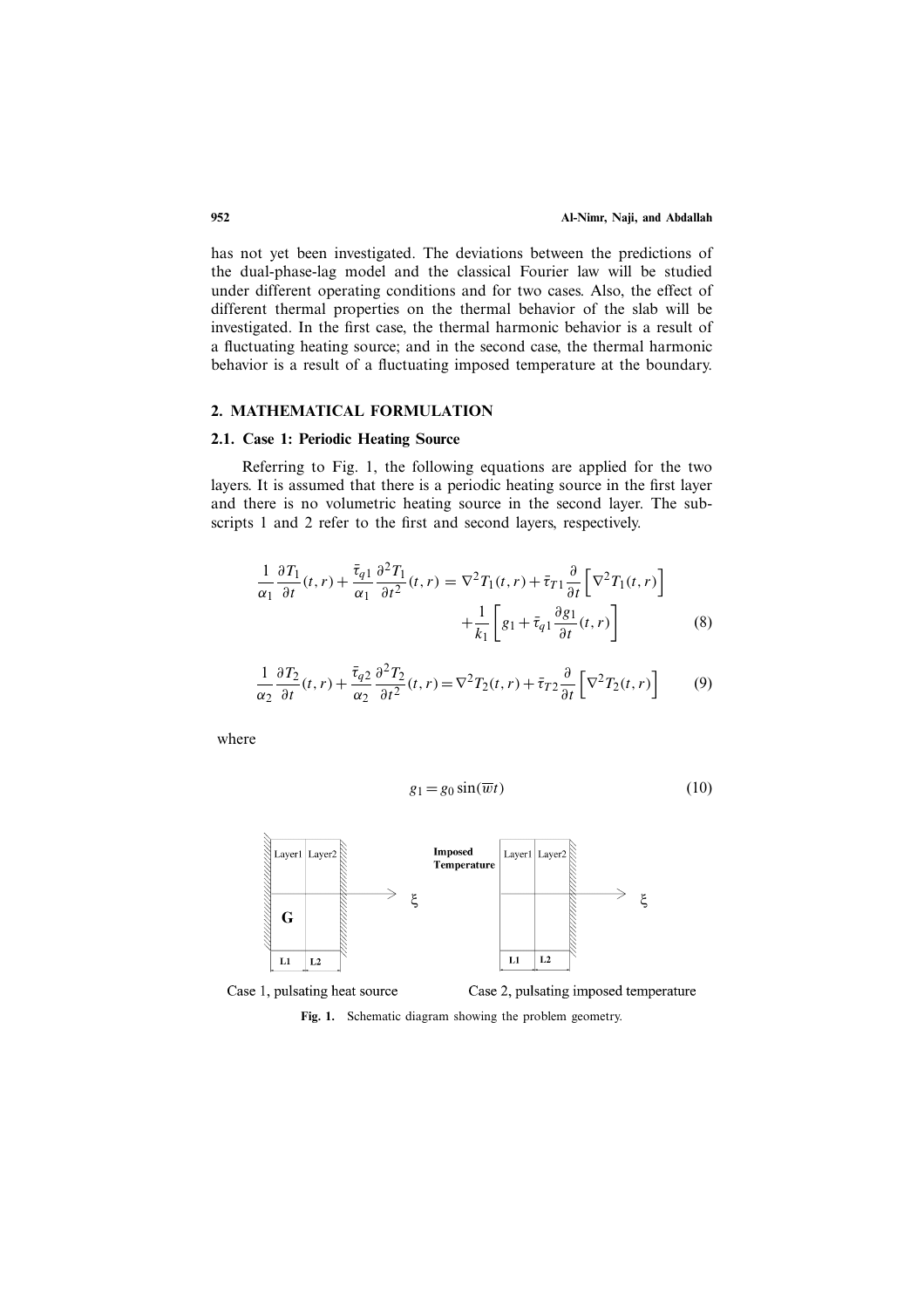To generalize the results, the following non-dimensional variables are introduced:

$$
\eta = \frac{\alpha_1 t}{L_1^2}, \ \xi = \frac{x}{L_1}, \ \tau_q = \frac{\alpha_1 \bar{\tau}_q}{L_1^2}, \ \tau_T = \frac{\alpha_1 \bar{\tau}_T}{L_1^2},
$$

$$
\theta = \frac{T - T_{\infty}}{T_{\infty}}, \ G_1 = \frac{g_1 L_1^2}{k_1 T_{\infty}}, \ Q = \frac{q L_1}{k_1 T_{\infty}}
$$
(11)

Hence, the governing equations in dimensionless form are given as

$$
\frac{\partial \theta_1}{\partial \eta} + \tau_{q1} \frac{\partial^2 \theta_1}{\partial \eta^2} = \frac{\partial^2 \theta_1}{\partial \xi^2} + \tau_{T1} \frac{\partial^3 \theta_1}{\partial \eta \partial \xi^2} + G_1 + \tau_{q1} \frac{\partial G_1}{\partial \eta}
$$
(12)

$$
\frac{\partial \theta_2}{\partial \eta} + \tau_{q2} \frac{\partial^2 \theta_2}{\partial \eta^2} = \alpha_R \frac{\partial^2 \theta_2}{\partial \xi^2} + \alpha_R \tau_T^2 \frac{\partial^3 \theta_2}{\partial \eta \partial \xi^2}
$$
(13)

where

$$
\alpha_R = \frac{\alpha_2}{\alpha_1} \quad G_1 = G_0 \sin(w\eta) = G_0 \text{Im}\{e^{i w \eta}\}
$$

$$
G_0 = \frac{g_0 L_1^2}{k_1 T_\infty} \quad w = \frac{\overline{w} L_1^2}{\alpha_1} \tag{14}
$$

# *2.1.1. Boundary Conditions for Case 1*

The two faces of the composite slab are insulated. At the interface between the two materials, we assume that there is no heat loss, i.e., the two materials are in perfect thermal contact. Therefore, their boundary conditions can be formulated as follows: Boundary conditions:

At  $x=0$ 

$$
\frac{\partial T_1}{\partial x}(t,0) = 0\tag{15}
$$

At  $x L_1 + L_2$ 

$$
\frac{\partial T_2}{\partial x}(t, L_1 + L_2) = 0\tag{16}
$$

At  $x L_1$  (at the contact point)

$$
T_1(t, L_1) = T_2(t, L_1)
$$
\n(17)

$$
q_1(t, L_1) = q_2(t, L_1)
$$
\n(18)

By applying the dimensionless variables in Eq. (11) to the boundary conditions, Eqs.  $(15)$ – $(18)$ , we get the following dimensionless boundary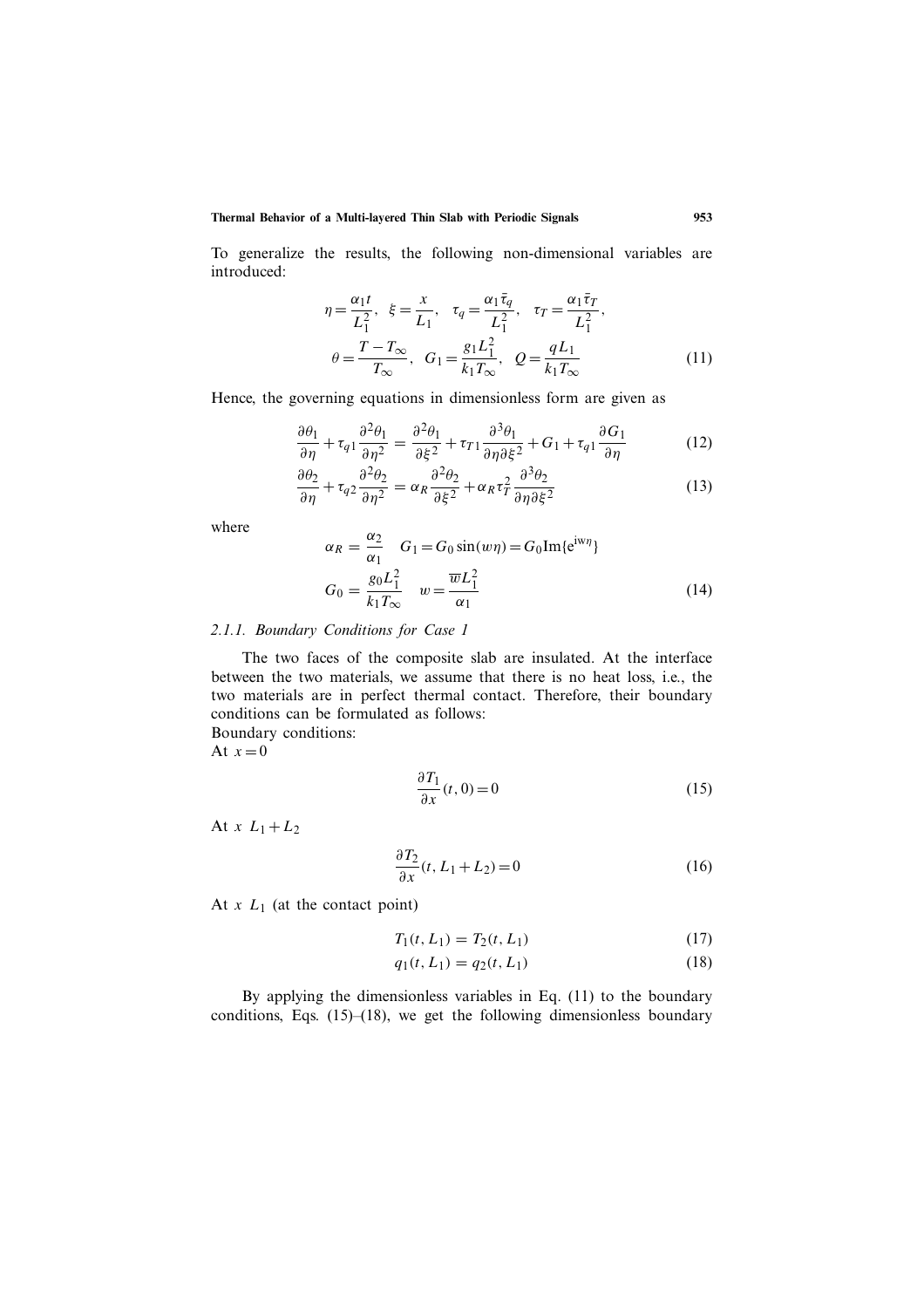conditions: At  $\xi = 0$ 

$$
\frac{\partial \theta_1}{\partial \xi}(\eta, 0) = 0 \tag{19}
$$

At  $\xi = R$ 

$$
\frac{\partial \theta_2}{\partial \xi}(\eta, R) = 0 \tag{20}
$$

At  $\xi = 1.0$  (at the contact point)

$$
\theta_1(\eta, 1) = \theta_2(\eta, 1) \tag{21}
$$

$$
Q_1(\eta, 1) = Q_2(\eta, 1)
$$
 (22)

where  $R = (L_1 + L_2)/L_1$ .

Taking  $L_1 = L_2$  and  $R = 2$ , Eqs. (12) and (13) assume the solution in the form:

$$
\theta_1(\eta, \xi) = \text{Im}\{W_1(\xi)e^{iwn}\}\tag{23}
$$

$$
\theta_2(\eta,\xi) = \operatorname{Im}\{W_2(\xi)e^{i w \eta}\}\tag{24}
$$

where Im denotes "the imaginary part of" and i is the complex number  $\sqrt{-1}$ . As a result, Eqs. (12) and (13) are reduced to

$$
\frac{\partial W_1}{\partial \xi^2} - \tau_1^2 W_1 = AA \tag{25}
$$

$$
\frac{\partial W_2}{\partial \xi^2} - \tau_2^2 W_2 = 0 \tag{26}
$$

where the constants

$$
\tau_1 = \sqrt{\frac{iw - \tau_{q1}w^2}{1 + iw \tau_{r1}}}
$$
\n
$$
\tau_2 = \sqrt{\frac{iw - \tau_{q2}w^2}{\alpha_R + \alpha_R iw \tau_{r2}}}
$$
\n
$$
AA = \frac{-(G_0 + iw \tau_{q1} G_0)}{(1 + iw \tau_{r1})}
$$
\n(27)

Equations (25) and (26) can be solved analytically as follows:

$$
W_1 = C_1 e^{\tau_1 \xi} + C_2 e^{-\tau_1 \xi} - \frac{AA}{\tau_1^2}
$$
 (28)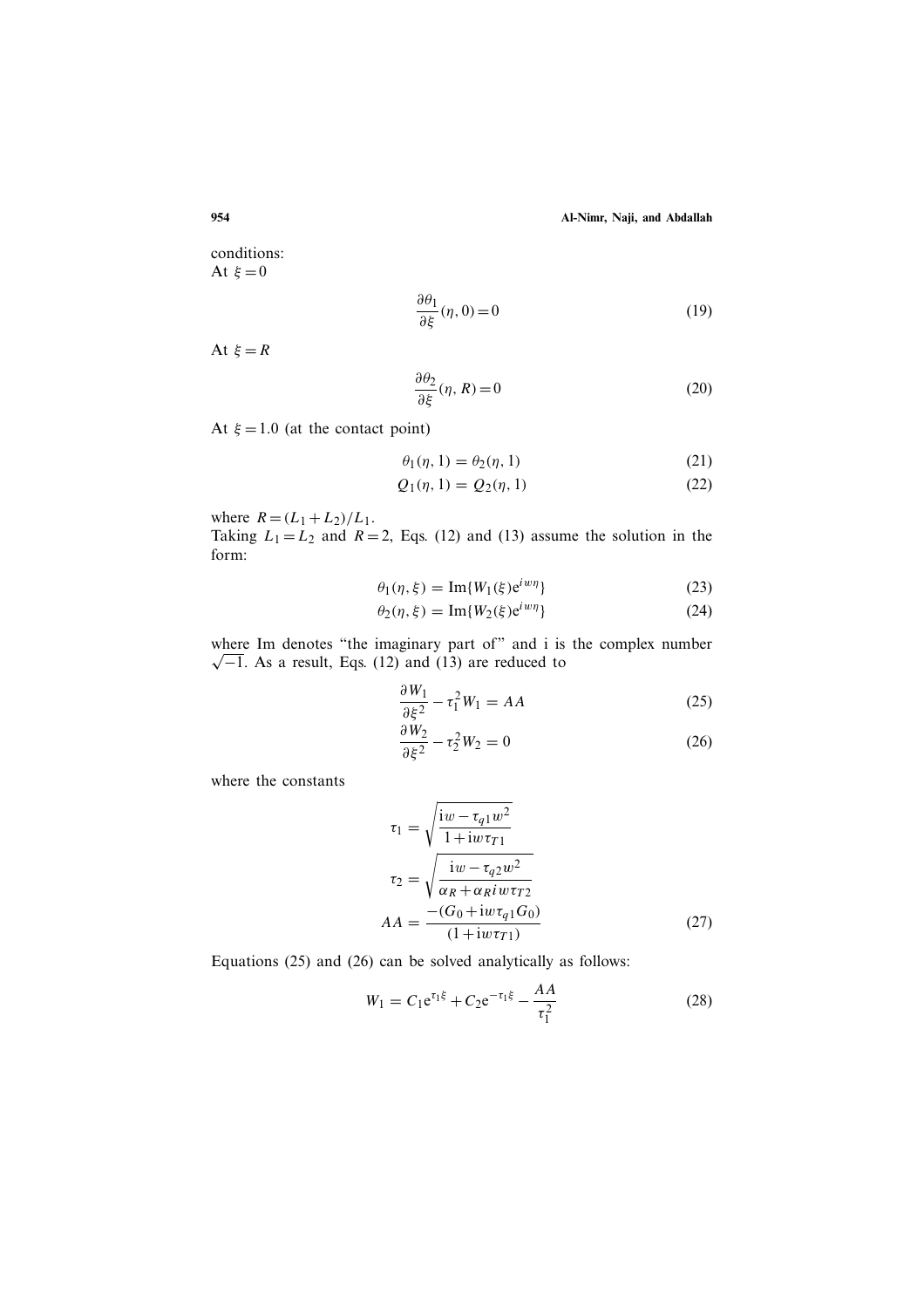$$
W_2 = C_3 e^{\tau_2 \xi} + C_4 e^{-\tau_2 \xi}
$$
 (29)

The boundary conditions Eqs. (19)–(22) are transformed as follows: At  $\xi$  = 0

$$
\frac{\partial W_1}{\partial \xi}(0) = 0\tag{30}
$$

At  $\xi = R$ 

$$
\frac{\partial W_2}{\partial \xi}(R) = 0\tag{31}
$$

At  $\xi = 1$  (at the contact point)

$$
W_1(1) = W_2(1)
$$
  
\n
$$
W_1(1) = W_2(1)
$$
  
\n
$$
\frac{\partial W_2}{\partial W_2}
$$
 (32)

$$
\frac{\partial W_1}{\partial \xi}(1) = KR \frac{\partial W_2}{\partial \xi}(1)
$$
 (33)

where

$$
KR = k_R \frac{(1 + i w \tau_{q1})}{(1 + i w \tau_{q2})} \frac{(1 + i w \tau_{T2})}{(1 + i w \tau_{T1})}
$$

$$
k_R = \frac{k_2}{k_1}
$$
(34)

After applying the boundary conditions in Eqs. (30)–(33), the constants  $(C_1, C_2, C_3, \text{ and } C_4)$  in Eqs. (28) and (29) can be determined:

$$
C_1 = C_2 \tag{35}
$$

$$
C_3 = BBC_4 \tag{36}
$$

$$
C_2 = DDC_4 \tag{37}
$$

$$
C_4 = \frac{1}{(DDe^{\tau_1} + DDe^{-\tau_1} - BBe^{\tau_2} - e^{-\tau_2})} \frac{AA}{\tau_1^2}
$$
(38)

where

$$
BB = e^{-2\tau_2 R}
$$
  
\n
$$
DD = KR \frac{(\tau_2 B B e^{\tau_2} - \tau_2 e^{-\tau_2})}{(\tau_1 e^{\tau_1} - \tau_1 e^{-\tau_1})}
$$
\n(39)

Finally, the analytical solution for Eqs. (23) and (24) can be evaluated by using computer programs in "MATLAB".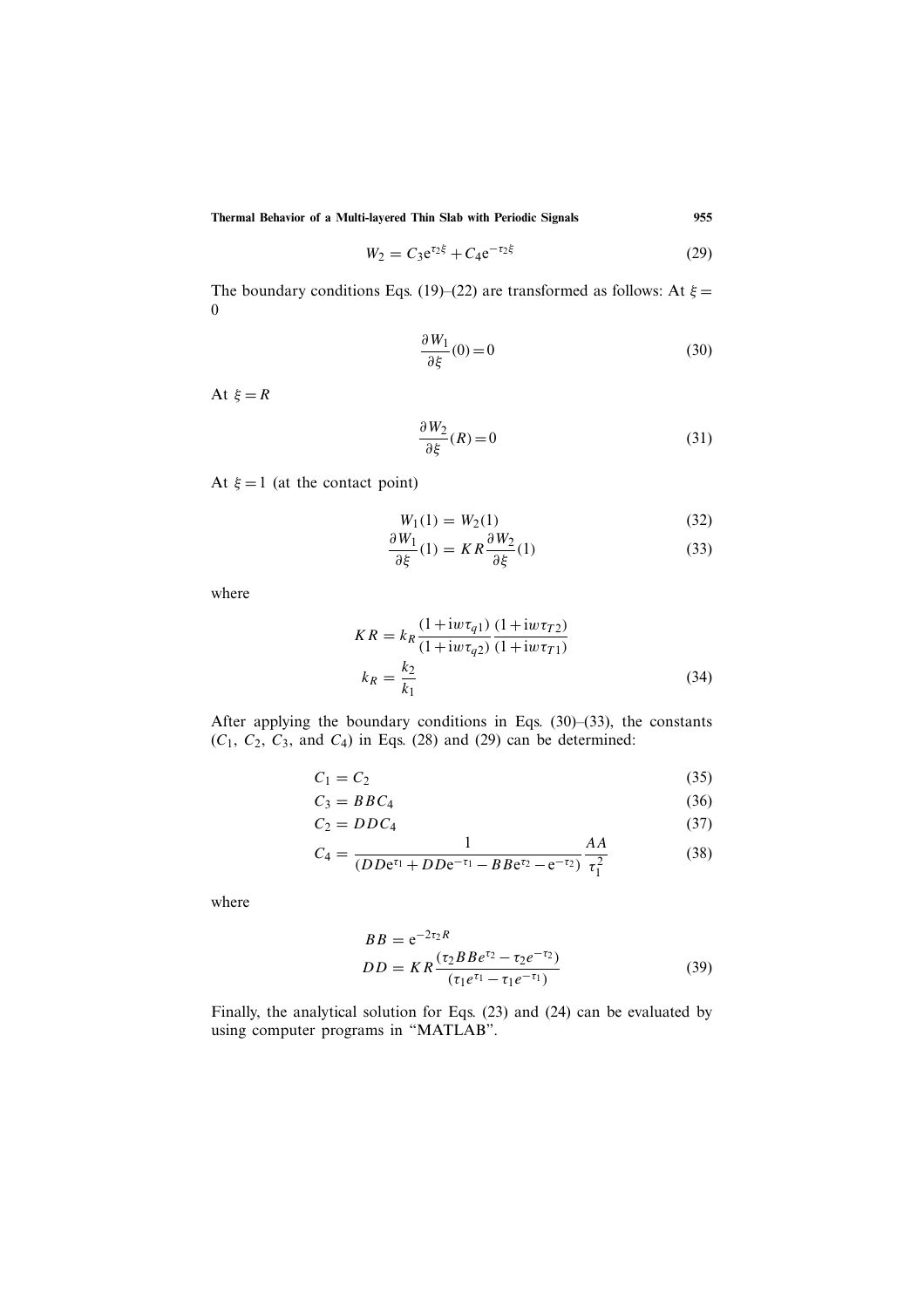# **2.2. Case 2: Periodic Imposed Temperature**

Referring to Fig. 1, the following equations are applied for the two layers. It is assumed that there is no volumetric heating source in the two layers. The subscripts 1 and 2 refer to the first and second layers, respectively.

$$
\frac{1}{\alpha_1} \frac{\partial T_1}{\partial t}(t, r) + \frac{\overline{\tau}_{q1}}{\alpha_1} \frac{\partial^2 T_1}{\partial t^2}(t, r) = \nabla^2 T_1(t, r) + \overline{\tau}_{T1} \frac{\partial}{\partial t} \left[ \nabla^2 T_1(t, r) \right]
$$
(40)

$$
\frac{1}{\alpha_2} \frac{\partial T_2}{\partial t}(t, r) + \frac{\bar{\tau}_{q2}}{\alpha_2} \frac{\partial^2 T_2}{\partial t^2}(t, r) = \nabla^2 T_2(t, r) + \bar{\tau}_{T2} \frac{\partial}{\partial t} \left[ \nabla^2 T_2(t, r) \right] \tag{41}
$$

To generalize the results, the following non-dimensional variables are introduced:

$$
\eta = \frac{\alpha_1 t}{L_1^2}, \quad \xi = \frac{x'}{L_1}, \quad \tau_q = \frac{\alpha_1 \bar{\tau}_q}{L_1^2}, \quad \tau_T = \frac{\alpha_1 \bar{\tau}_T}{L_1^2}, \quad \theta = \frac{T}{T_{\infty}}, \quad Q = \frac{qL_1}{k_1 T_{\infty}}
$$
(42)

Hence, the governing equations in dimensionless form are given as

$$
\frac{\partial \theta_1}{\partial \eta} + \tau_{q1} \frac{\partial^2 \theta_1}{\partial \eta^2} = \frac{\partial^2 \theta_1}{\partial \xi^2} + \tau_{T1} \frac{\partial^3 \theta_1}{\partial \eta \partial \xi^2}
$$
(43)

$$
\frac{\partial \theta_2}{\partial \eta} + \tau_{q2} \frac{\partial^2 \theta_2}{\partial \eta^2} = \alpha_R \frac{\partial^2 \theta_2}{\partial \xi^2} + \alpha_R \tau_{T2} \frac{\partial^3 \theta_2}{\partial \eta \partial \xi^2}
$$
(44)

where

$$
\alpha_R = \frac{\alpha_2}{\alpha_1}
$$

#### *2.2.1. Boundary Conditions for Case 2*

One face of the composite slab is insulated while the other face was imposed with a fluctuating temperature. At the interface between the two materials, we assume that there is no heat loss, i.e., the two materials are in perfect thermal contact.

Therefore, their boundary conditions can be summarized as follows: Boundary conditions:

At  $x=0$ 

$$
T_1(t,0) = T_0 \sin(\overline{w}t)
$$
\n(45)

At  $x = L_1 + L_2$ 

$$
\frac{\partial T_2}{\partial x}(t, L_1 + L_2) = 0\tag{46}
$$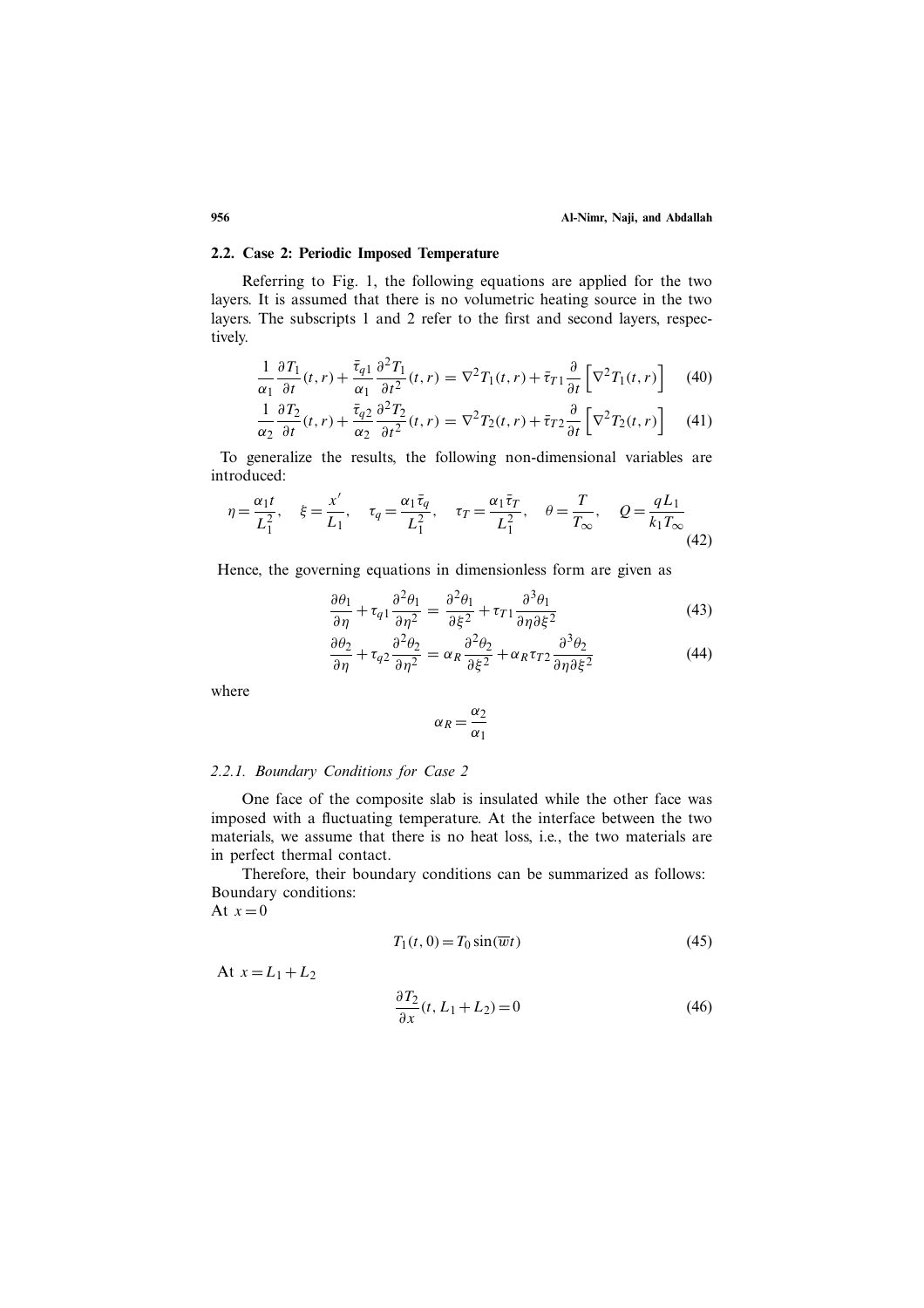

**Fig. 2.** Effect of angular frequency on the transient temperature distribution at  $\xi = 0.5$ under the effect of a periodic heating source;  $\tau_{q1} = 0.4348 \tau_{q2} = 0.7438$ ,  $\tau_{T1} = 70.833$ ,  $\tau_{T2} =$ 89.286,  $\alpha_R = 1.47$ ,  $k_R = 1.085$ ,  $\omega = 1.0$ ,  $G_0 = 10.0$ .

At  $x = L_1$  (at the contact point)

$$
T_1(t, L_1) = T_2(t, L_1)
$$
\n(47)

$$
q_1(t, L_1) = q_2(t, L_1)
$$
\n(48)

By applying the dimensionless variables, Eq. (42), to the boundary conditions, Eqs. (45)–(48), we get the following dimensionless boundary conditions:

At  $\xi = 0$ 

$$
\theta_1(\eta, 0) = \theta_0 \sin(w\eta) = \theta_0 \{ \text{Im}e^{i w \eta} \}
$$
 (49)

At  $\xi = R$ 

$$
\frac{\partial \theta_2}{\partial \xi}(\eta, R) = 0 \tag{50}
$$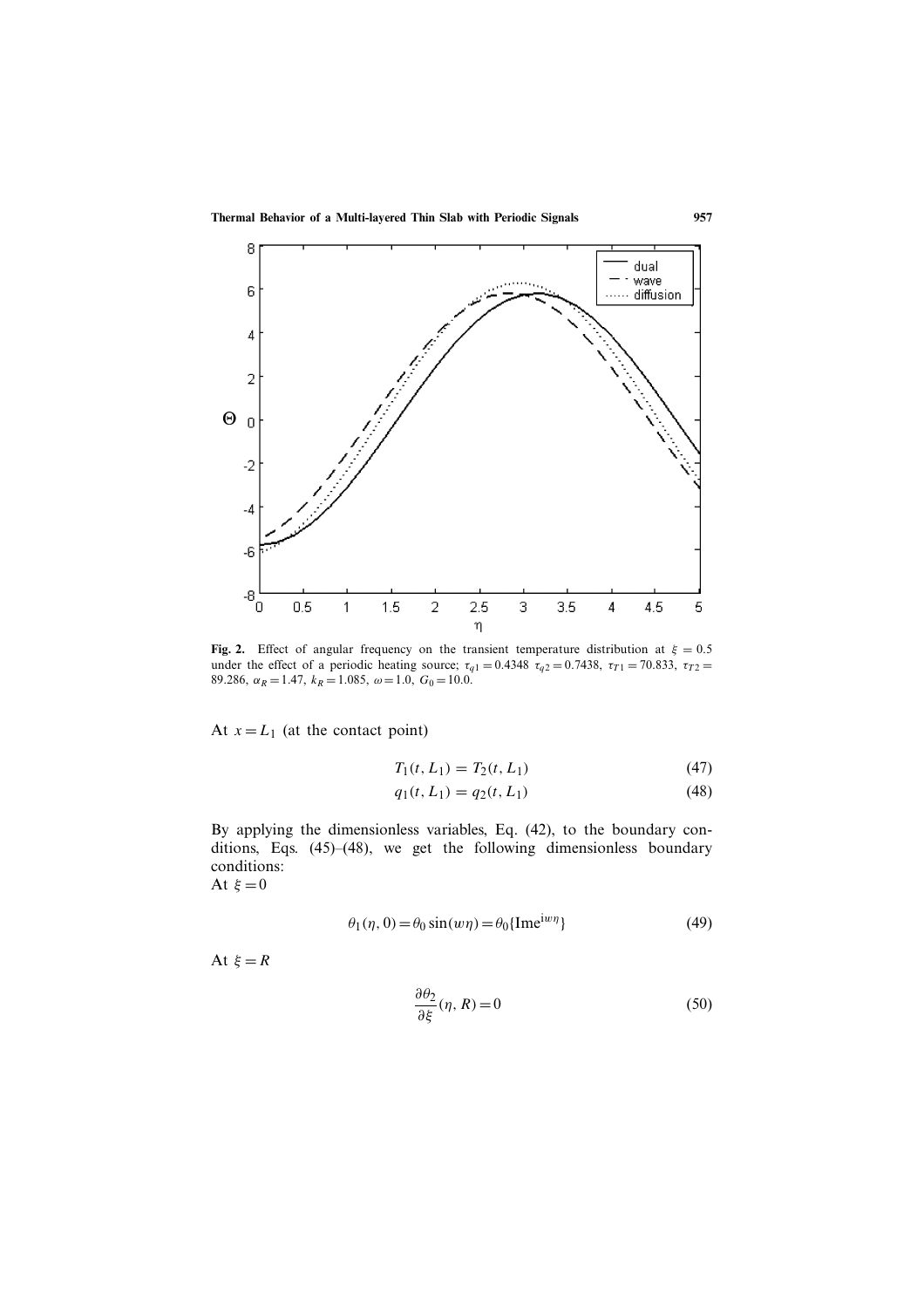

**Fig. 3.** Effect of angular frequency on the spatial temperature distribution at  $\eta = 1.5$  under the effect of a periodic heating source;  $\tau_{q1} = 0.4348$ ,  $\tau_{q2} = 0.7438$ ,  $\tau_{T1} = 70.833$ ,  $\tau_{T2} = 89.286$ ,  $\alpha_R = 1.47, k_R = 1.085, \omega = 1.0, G_0 = 10.0.$ 

At  $\xi = 1$  (at the contact point)

$$
\theta_1(\eta, 1) = \theta_2(\eta, 1) \tag{51}
$$

$$
Q_1(\eta, 1) = Q_2(\eta, 1) \tag{52}
$$

where

$$
R = \frac{L_1 + L_2}{L_1}, \ \theta_0 = \frac{T_0}{T_{\infty}}, \ \ w = \frac{\overline{w}L_1^2}{\alpha_1}
$$
 (53)

Taking  $L_1 = L_2$  and  $R = 2$ ,

Equations (43) and (44) assume a solution in the form,

$$
\theta_1(\eta, \xi) = \text{Im}\{W_1(\xi) e^{i w \eta}\}\tag{54}
$$

$$
\theta_2(\eta,\xi) = \operatorname{Im}\{W_2(\xi)e^{iw\eta}\}\tag{55}
$$

As a result, Eqs. (43) and (44) are reduced to

$$
\frac{\partial W_1}{\partial \xi^2} - \tau_1^2 W_1 = 0 \tag{56}
$$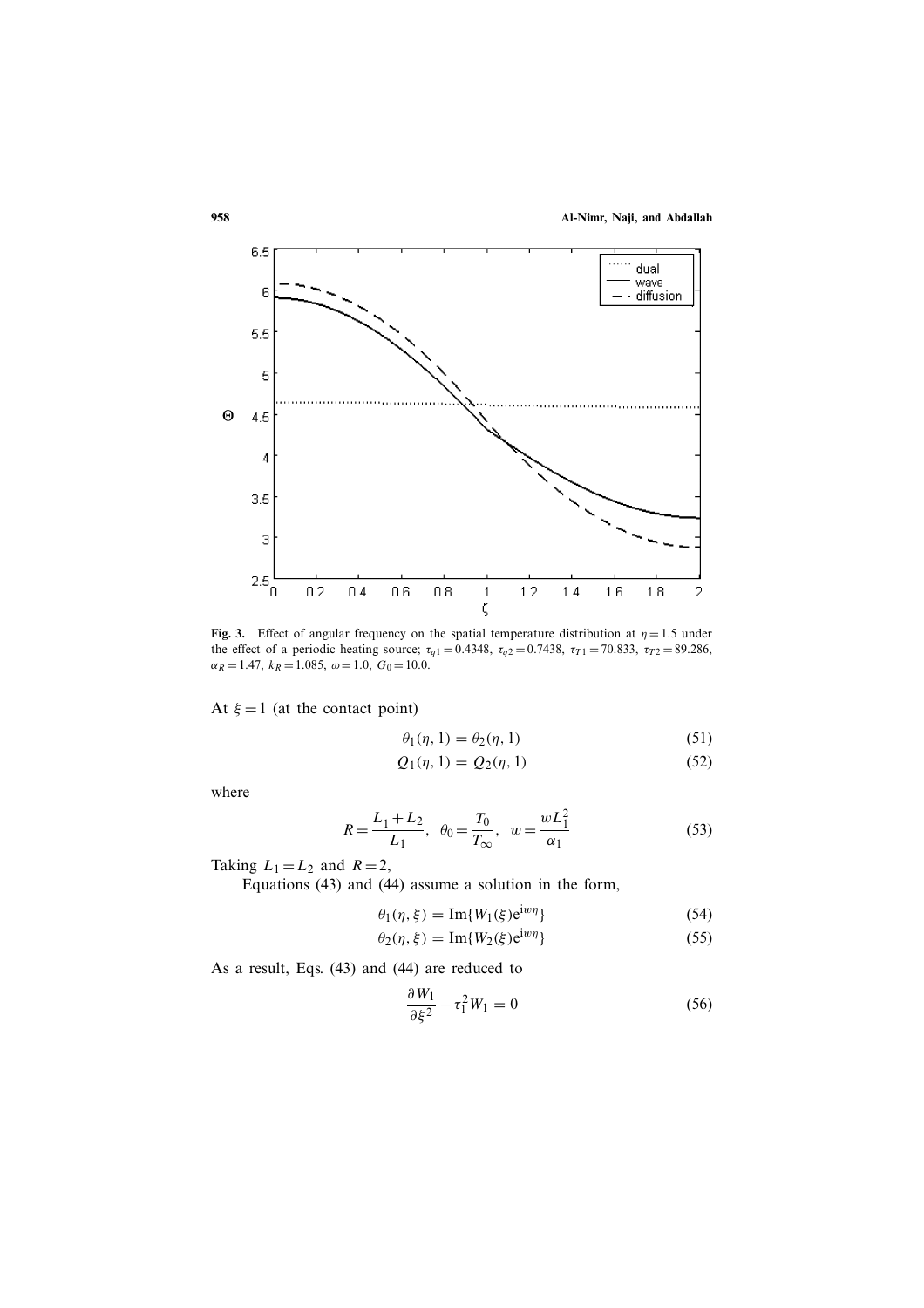

**Fig. 4.** Effect of angular frequency on the transient temperature distribution at  $\xi = 0.5$ under the effect of a periodic heating source;  $\tau_{q1} = 0.4348$ ,  $\tau_{q2} = 0.7438$ ,  $\tau_{T1} = 70.833$ ,  $\tau_{T2} =$ 89.286,  $\alpha_R = 1.47$ ,  $k_R = 1.085$ ,  $\omega = 0.1$ ,  $G_0 = 10.0$ .

$$
\frac{\partial W_2}{\partial \xi^2} - \tau_2^2 W_2 = 0 \tag{57}
$$

where the constants are as defined in Eq. (27)

Equations (56) and (57) can be solved analytically as follows:

$$
W_1 = C_1 e^{\tau_1 \xi} + C_2 e^{-\tau_1 \xi}
$$
 (58)

$$
W_2 = C_3 e^{\tau_2 \xi} + C_4 e^{-\tau_2 \xi}
$$
 (59)

The boundary conditions, Eqs. (49)–(52), are transformed as follows: At  $\xi = 0$ 

$$
W_1(0) = 0 \t\t(60)
$$

At  $\xi = R$ 

$$
\frac{\partial W_2}{\partial \xi}(R) = 0\tag{61}
$$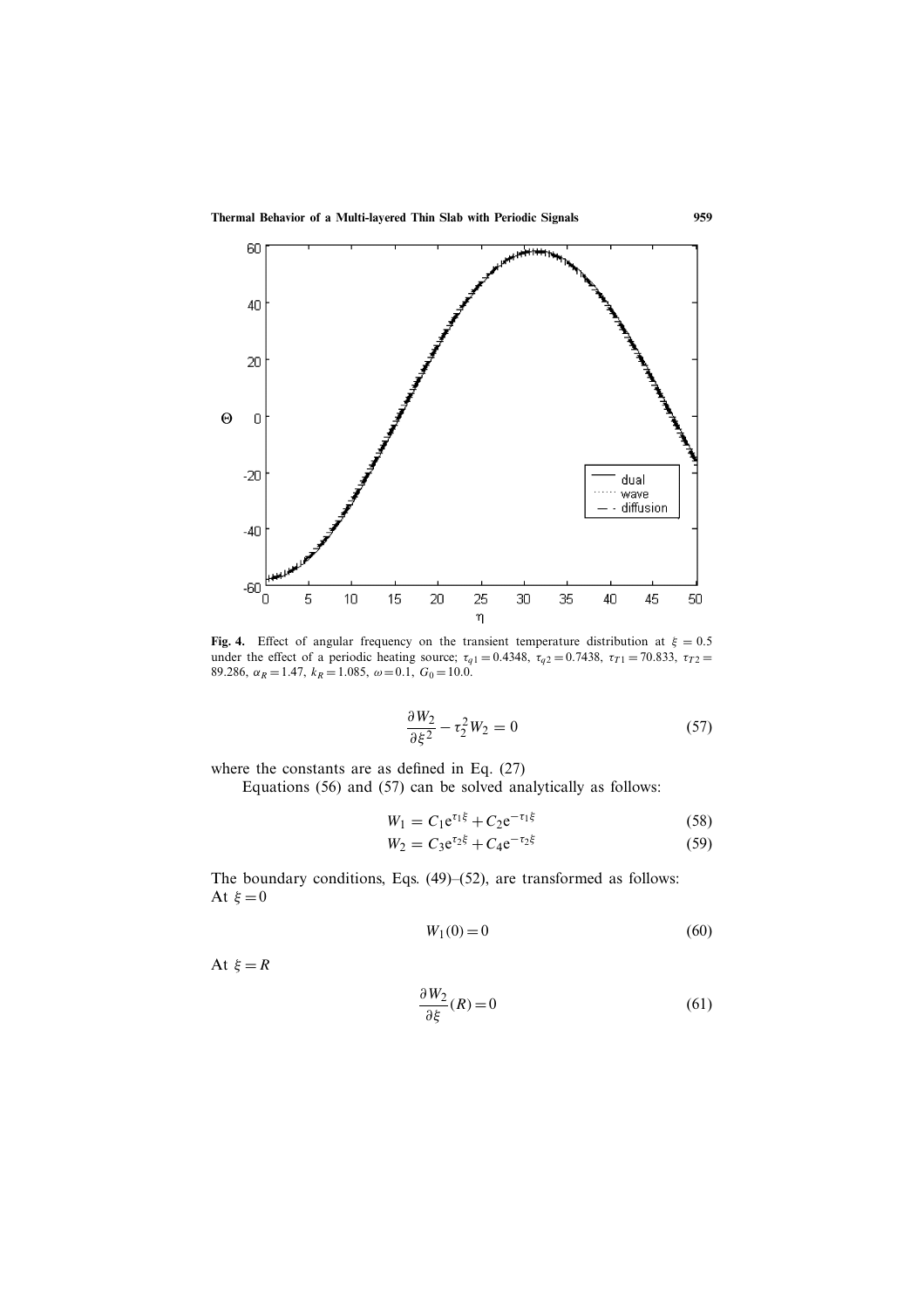**960 Al-Nimr, Naji, and Abdallah**



**Fig. 5.** Effect of angular frequency on the spatial temperature distribution at  $\eta = 20.0$  under the effect of a periodic heating source;  $\tau_{q1} = 0.4348$ ,  $\tau_{q2} = 0.7438$ ,  $\tau_{T1} = 70.833$ ,  $\tau_{T2} = 89.286$ ,  $\alpha_R = 1.47, k_R = 1.085, \omega = 0.1, G_0 = 10.0.$ 

At  $\xi = 1$  (at the contact point)

$$
W_1(1) = W_2(1)
$$
\n
$$
W_1
$$
\n
$$
\frac{\partial W_2}{\partial W_2}
$$
\n(62)

$$
\frac{\partial W_1}{\partial \xi}(1) = KR \frac{\partial W_2}{\partial \xi}(1)
$$
(63)

where  $KR$  is as defined in Eq. (34).

After applying the boundary conditions in Eqs. (60)–(63), the constants  $(C_1, C_2, C_3,$  and  $C_4$ ) in Eqs. (58) and (59) can be determined:

$$
C_1 = \theta_0 - C_2 \tag{64}
$$

$$
C_3 = BBC_4 \tag{65}
$$

$$
C_2 = DDC_4 + EE
$$
\n
$$
(0, EF) \circ I_1 + EF_2 = I_1
$$
\n(66)

$$
C_4 = \frac{(\theta_0 - EE)e^{\tau_1} + EEe^{-\tau_1}}{(BBe^{\tau_2} + e^{-\tau_2} + DDe^{\tau_1} - DDe^{-\tau_1})}
$$
(67)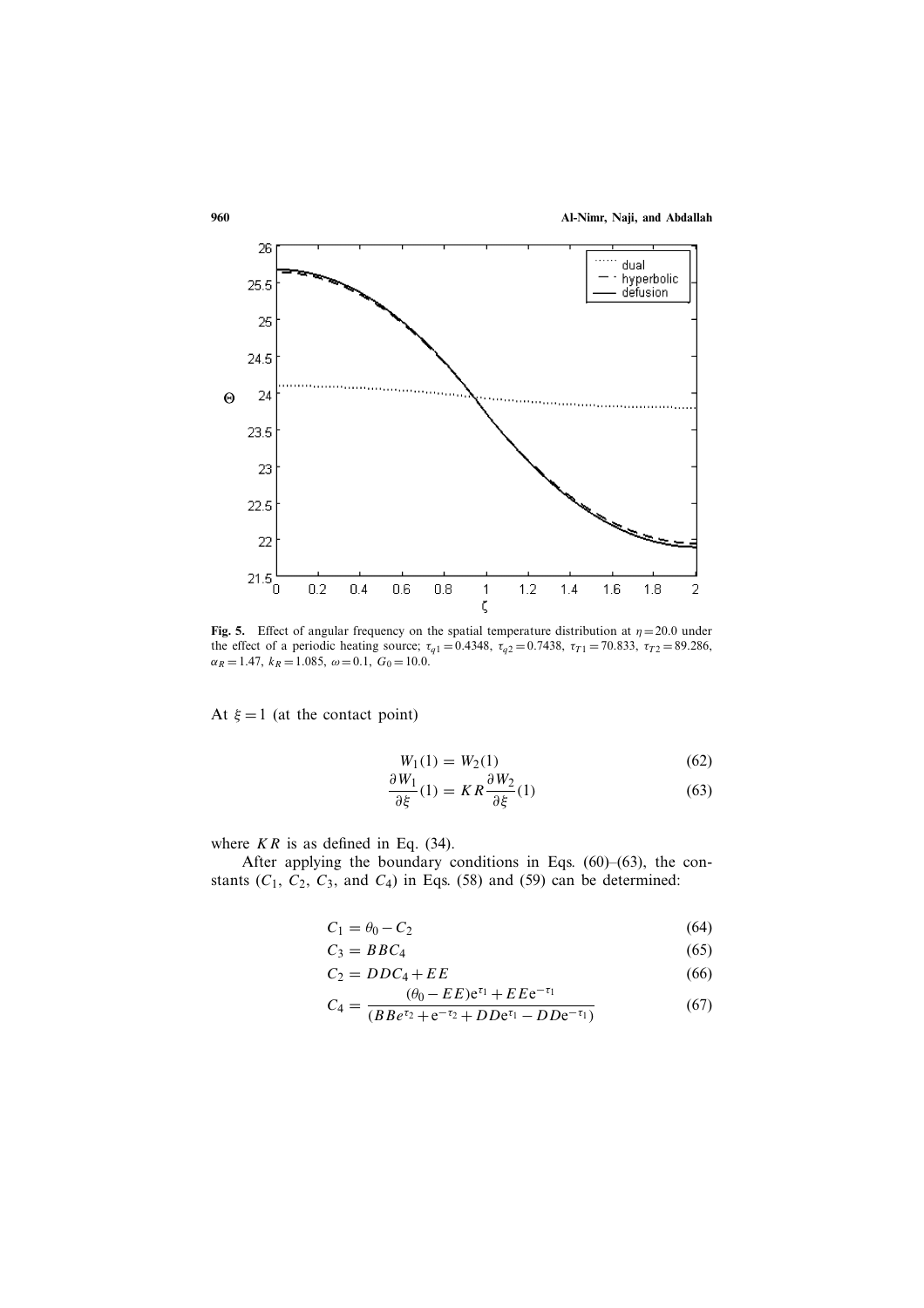

**Fig. 6.** Effect of angular frequency on the transient temperature distribution at  $\xi = 1.5$ under the effect of a periodic imposed temperature;  $\tau_{q1} = 0.4348$ ,  $\tau_{q2} = 0.7438$ ,  $\tau_{T1} = 70.833$ ,  $\tau_{T2} = 89.286, \ \alpha_R = 1.47, \ k_R = 1.085, \ \omega = 1.0, \ \theta_0 = 10.0.$ 

where

$$
BB = e^{-2\tau_2 R}, \quad DD = KR \frac{(\tau_2 e^{-\tau_2} - \tau_2 B B e^{\tau_2})}{(\tau_1 e^{\tau_1} + \tau_1 e^{-\tau_1})}, \quad EE = \frac{\tau_1 \theta_0 e^{\tau_1}}{(\tau_1 e^{\tau_1} + \tau_1 e^{-\tau_1})} \quad (68)
$$

Finally, the analytical solution for Eqs. (54) and (55) can be evaluated by using computer programs in "MATLAB."

#### **3. RESULTS AND DISCUSSION**

Figures 2–7 show the effect of the angular frequency  $\omega$  on the transient and spatial temperature distribution of the slab under the effect of the periodic heating source and periodic imposed temperature. It is clear from these figures that the deviations among the predictions of the three models increase as  $\omega$  increases. An increase in  $\omega$  will increase the effect of the time delay between the heat flux and the temperature gradient, and the deviations among the three models will increase. This implies that the classical diffusion model gives accurate predictions for the plate thermal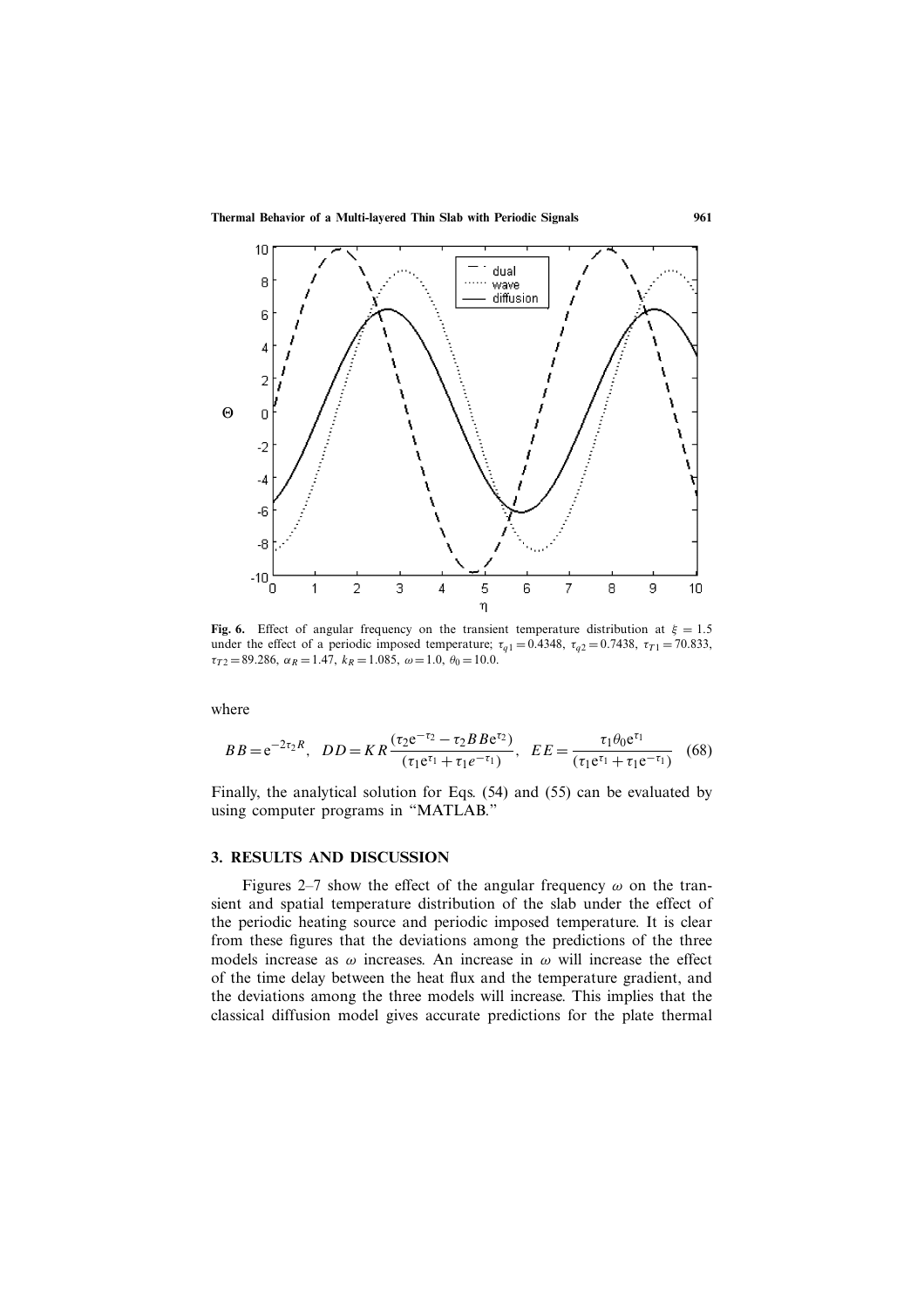

**Fig. 7.** Effect of angular frequency on the transient temperature distribution at  $\xi = 1.5$ under the effect of a periodic imposed temperature;  $\tau_{q1} = 0.4348$ ,  $\tau_{q2} = 0.7438$ ,  $\tau_{T1} = 70.833$ ,  $\tau_{T2} = 89.286, \ \alpha_R = 1.47, \ k_R = 1.085, \ \omega = 0.1, \ \theta_0 = 10.0.$ 

behavior when  $\omega$  is very small. On the other hand, the use of the dualphase-lag model or wave model becomes a necessity when  $\omega$  increases. In addition, it is clear from these figures that the deviations between the predictions of the wave model and the diffusion model are smaller than the deviations between the dual-phase-lag model and the diffusion model. Also, it is noticed that the deviations among the predictions of the three models become significant when  $\omega > 1.0$ . This corresponds to  $\pi > \frac{\alpha_1}{2}$ . Most metal films have  $\alpha$  of order  $10^{-4}$  m<sup>2</sup>, s<sup>-1</sup> and  $I_1$  –  $10^{-8}$ .  $\overline{\omega} > \frac{\alpha_1}{L_1^2}$ . Most metal films have  $\alpha$  of order  $10^{-4}$  m<sup>2</sup> · s<sup>-1</sup> and  $L_1 = 10^{-8}$ .<br>This implies that the use of the dual-phase-lag model becomes a neces-This implies that the use of the dual-phase-lag model becomes a necessity when the frequency of the heating source is larger than  $10^{12}$  s<sup>-1</sup>. Figures 2, 6, 8, and 9 show the temperature distribution for the three models for different values of dimensionless phase lag in temperature gradient and heat flux. The figures show that the deviations among the predictions of the three models increase as the dimensionless phase lag in the temperature gradient and heat flux increases. And it is significant for  $\tau_{q1} > 2.718 \times 10^{-4}$ . This corresponds to  $L_1^2 < \frac{\overline{\tau_{q1}} \times \alpha_1}{2.718 \times 10^{-4}}$ . For most metals,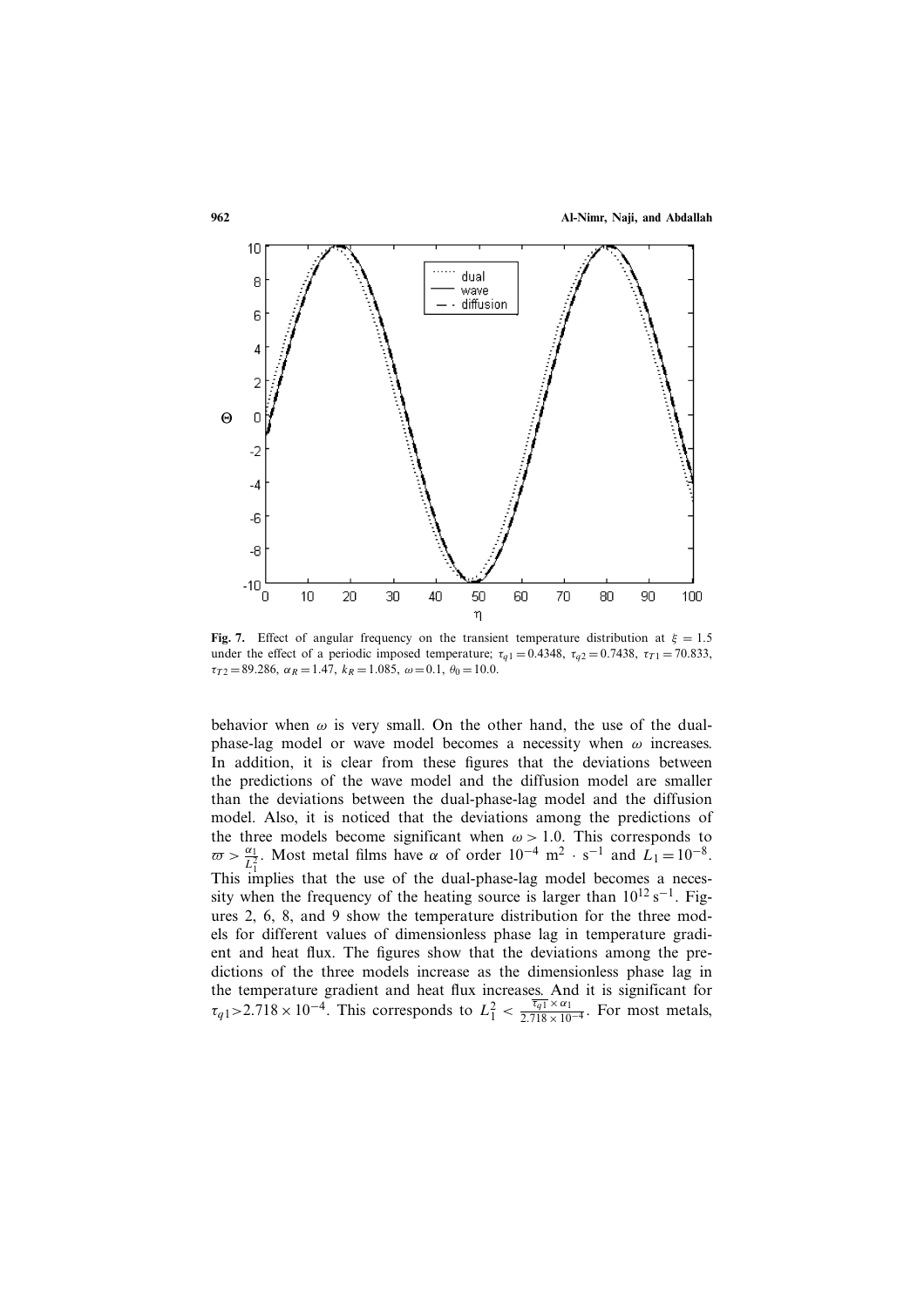

**Fig. 8.** Deviations in temperature distribution between the three models at  $\xi = 0.5$  under the effect of a periodic heating source;  $\tau_{q1} = 2.718 \times 10^{-4}$ ,  $\tau_{q2} = 4.649 \times 10^{-4}$ ,  $\tau_{T1} = 0.0443$ ,  $\tau_{T2} =$ 0.0558,  $\alpha_R = 1.47$ ,  $k_R = 1.085$ ,  $\omega = 1.0$ ,  $G_0 = 10.0$ .

 $\alpha$  is of order 10<sup>−4</sup> m<sup>2</sup> · s<sup>−1</sup>, τ<sub>*q*</sub> is of order 10<sup>−12</sup> s, and τ<sub>*T*</sub> is of order 10<sup>−10</sup> s. As a result, the use of the dual-phase-lag model is necessary when the metal film thickness is of order  $10^{-6}$  m.

### **4. CONCLUSION**

The thermal behavior of a two-layered thin slab under the effect of periodic heating signals is investigated using three different heat conduction models: diffusion, wave, and dual-phase-lag heat conduction models. The periodic thermal behavior is a result of a periodic heating source or a periodic imposed temperature at the boundary. It is found that the deviations among the three models increase as the frequency of the signals increases and as the dimensionless thickness of the slab decreases. Also, it is found that the deviations increase as the dimensionless phase lag in temperature gradient and heat flux increase. It is found that the use of the dual-phase-lag model is necessary when the metal film thickness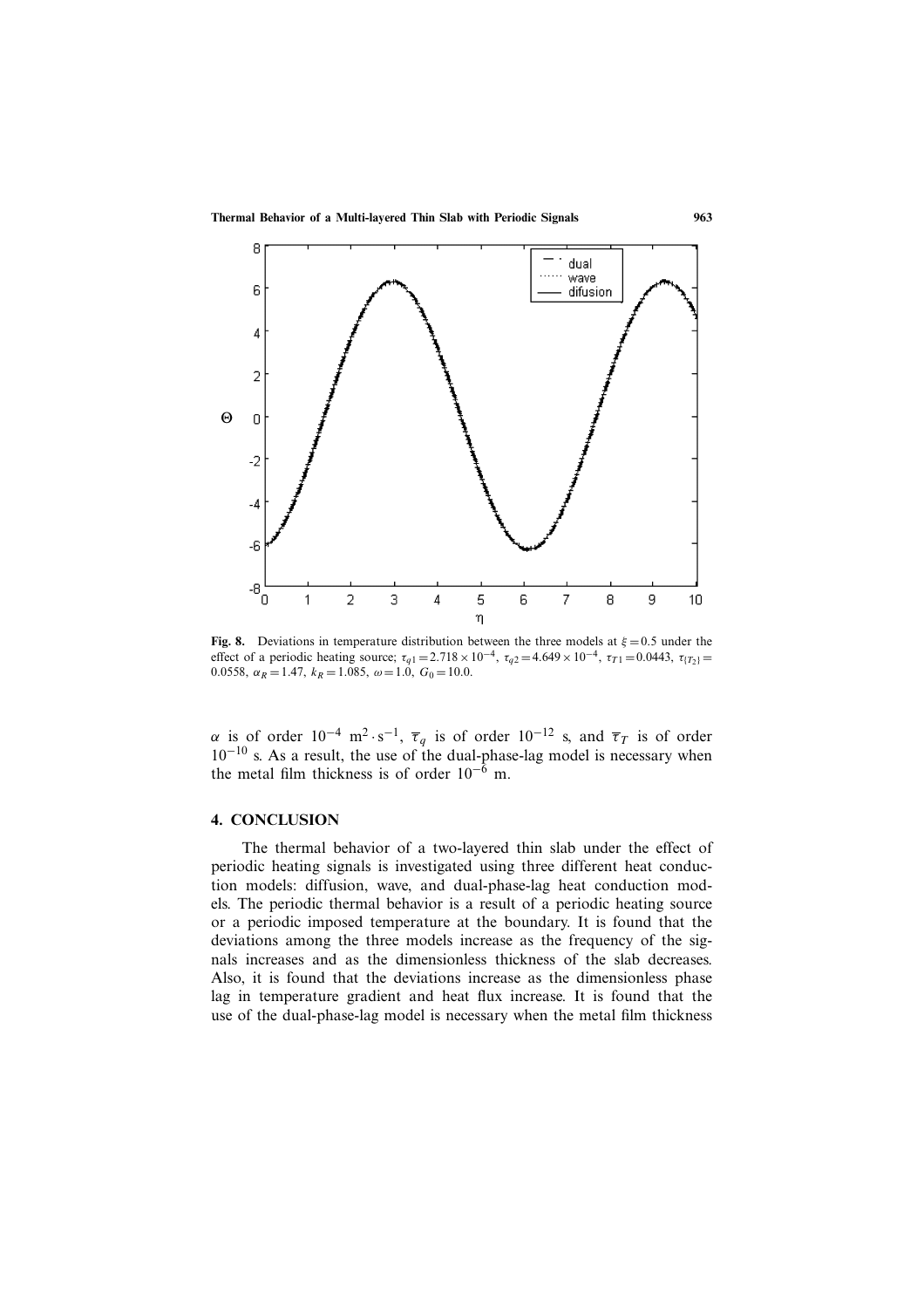

**Fig. 9.** Deviations in temperature distribution between the three models at  $\xi = 1.5$  under the effect of a periodic imposed temperature;  $\tau_{q1} = 2.718 \times 10^{-4}$ ,  $\tau_{q2} = 4.649 \times 10^{-4}$ ,  $\tau_{T1} = 0.0443$ ,  $\tau_{T2} = 0.0558$ ,  $\alpha_R = 1.47$ ,  $k_R = 1.085$ ,  $\omega = 1.0$ ,  $\theta_0 = 10.0$ .

is of order 10−<sup>6</sup> m and the angular frequency of the signals is of order  $10^{12}$  rad · s<sup>-1</sup>. It is found that the temperature distribution within the slab increases as the thermal conductivity ratio  $(k_2/k_1)$  decreases and the thermal diffusivity ratio ( $\alpha_2/\alpha_1$ ) increases. Analytical closed-form solutions are obtained for the temperature distribution within the slab.

# **NOMENCLATURE**

- 
- c Specific heat capacity  $(J \cdot kg^{-1} \cdot K^{-1})$ <br>g Heating source per unit volume (W · g Heating source per unit volume  $(W \cdot m^{-3})$ <br>g<sub>0</sub> Amplitude of the heating source  $(W \cdot m^{-3})$
- g<sub>0</sub> Amplitude of the heating source (W · m<sup>-3</sup>)<br>
G Dimensionless heating source,  $\frac{gL_1^2}{L_1^2}$
- G Dimensionless heating source,  $\frac{gL_1^2}{k_1T_2}$
- $G_0$  Amplitude of the dimensionless heating source,  $\frac{g_0 L_1^2}{k_1 T_\infty}$
- $L_1$  Thickness of the first plate, m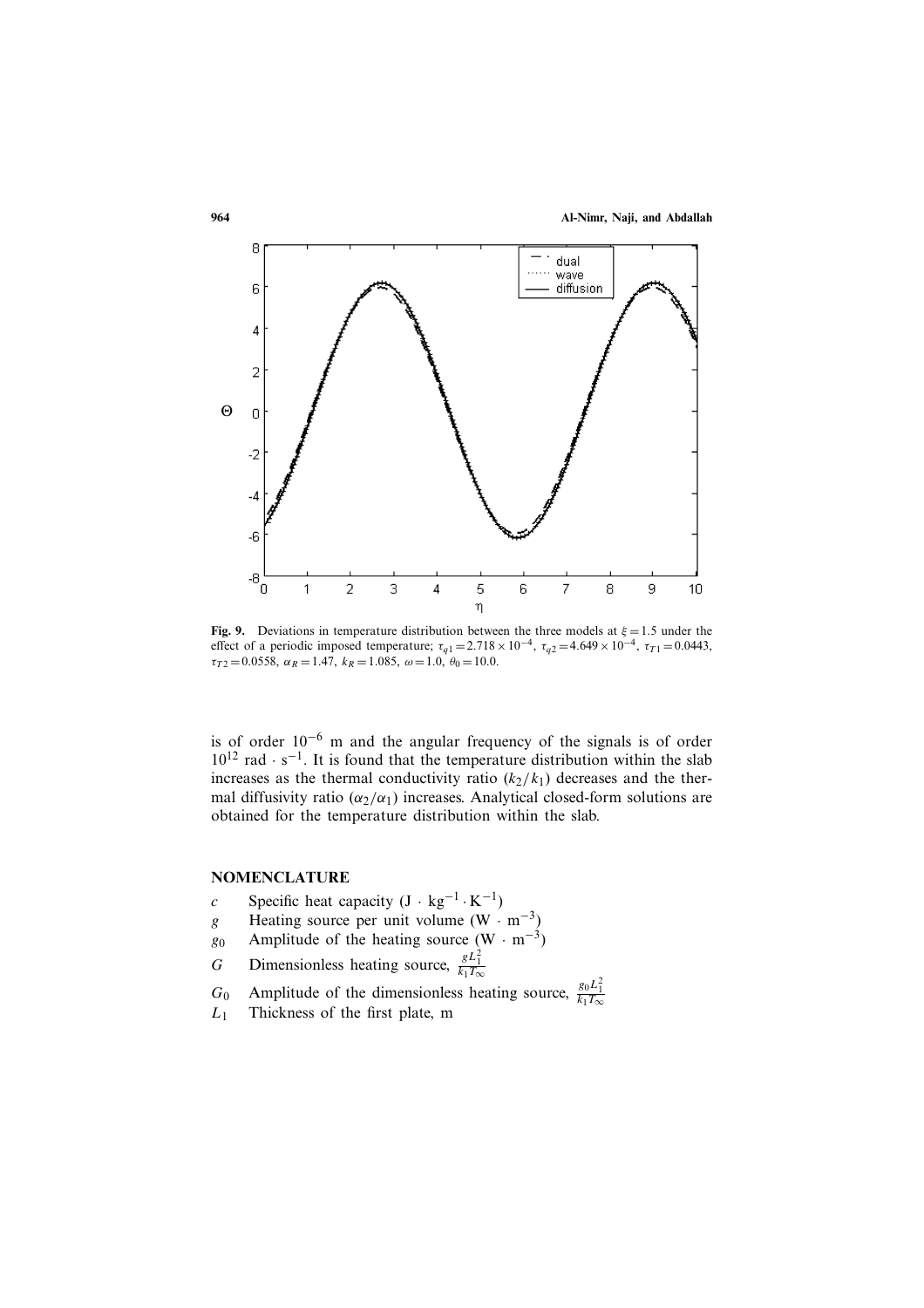- $L_2$  Thickness of the second plate, m<br>  $k$  Thermal conductivity (W · m<sup>-1</sup> ·
- k Thermal conductivity (W · m<sup>-1</sup> · K<sup>-1</sup>)<br>  $k_R$  Thermal conductivity ratio  $k_2/k_1$
- $k_R$  Thermal conductivity ratio  $k_2/k_1$ <br>q Conduction heat flux, (W · m<sup>-2</sup>)
- q Conduction heat flux,  $(W \cdot m^{-2})$ <br>t Time, s
- $t$  Time, s<br>  $T$  Temper
- $T_0$  Temperature, K<br> $T_0$  Amplitude of th
- $T_0$  Amplitude of the periodic imposed temperature, K<br> $T_{\infty}$  Ambient temperature, K
- $T_{\infty}$  Ambient temperature, K<br>x x direction
- $x \quad x$  direction<br>r Spatial dist
- Spatial distance

### **Greek Symbols**

α Thermal diffusivity (m<sup>2</sup> · s<sup>-1</sup>)<br>
α<sub>R</sub> Thermal diffusivity ratio α<sub>2</sub>/c

- $\alpha_R$  Thermal diffusivity ratio  $\alpha_2/\alpha_1$ <br> *n* Dimensionless time,  $\frac{t\alpha_1}{r^2}$
- $\eta$  Dimensionless time,  $\frac{t\alpha_1}{L_1^2}$
- $ρ$  Density (kg ⋅ m<sup>-3</sup>)<br>θ<sub>1</sub> Dimensionless temp
- $\theta_1$  Dimensionless temperature for case 1,  $\frac{T-T_{\infty}}{T_{\infty}}$
- $\theta_2$  Dimensionless temperature for case 2,  $\frac{1}{T_{\infty}}$
- $\theta_0$  Dimensionless amplitude of the imposed temperature,  $\frac{T_0}{T_{\infty}}$
- $\tau_T$  Dimensionless phase-lag in the temperature gradient,  $\frac{\tau_T \alpha_1}{L_1^2}$
- 
- $\tau_q$  Dimensionless phase-lag in the heat flux,  $\frac{\tau_q \alpha_1}{L_1^2}$
- $\bar{\tau}_q$  Phase-lag in the heat flux vector, s<br>  $\bar{\tau}_T$  Phase-lag in the temperature gradi
- $\bar{\tau}_T$  Phase-lag in the temperature gradient, s<br>w Dimensionless periodic source frequency w Dimensionless periodic source frequency,  $\frac{\partial L_1^2}{\partial q}$  $\alpha_1$
- $\overline{w}$  Periodic source frequency, Hz<br>  $\xi$  Dimensionless transverse coor
- $\xi$  Dimensionless transverse coordinate,  $\frac{x}{L_1}$

#### **Subscripts**

- ∞ Ambient conditions
- 1 First layer
- 2 Second layer

#### **REFERENCES**

- 1. C. Cattaneo, *Comptes Rendus* **247**:431 (1958).
- 2. P. Vernotte, *Comptes Rendus* **252**:2190 (1961).
- 3. D. Y. Tzou, *ASME J. Heat Transfer* **117**:8 (1995).
- 4. D. Y. Tzou, *Int. J. Heat Mass Transfer.* **38**:3231 (1995). 5. D. Y. Tzou, *AIAA J. Thermophys. Heat Transfer* **9**:686 (1995).